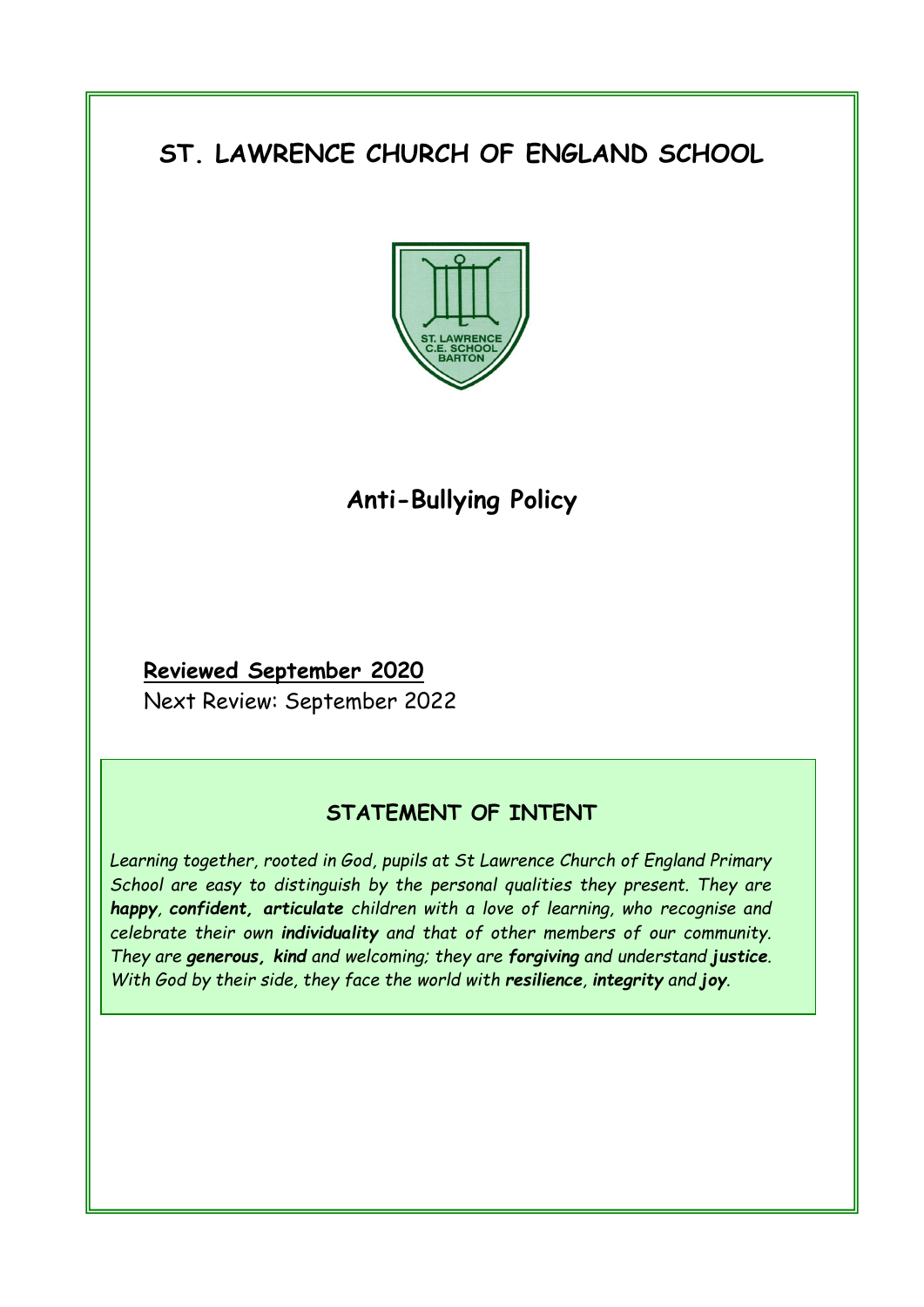## **"When friends stick together, bullies come unstuck"**

(Kerry Cook, Year 6 pupil-Regional winner of DFES anti-bullying competition)

#### **Bullying: Our School's Values and Beliefs**

The bible tells us that we are all "children of God" (John 1:12). As such, we consider every member of our school community to be part of our school family - a family that works together to provide a school environment that is safe, supportive, happy and stimulating. An environment that allows children to face the world with **resilience**, **integrity** and **joy**.

#### **Commitment**

We are committed to providing a caring, friendly and safe environment for all God's Children so they can learn in a relaxed and secure atmosphere. Bullying of any kind is unacceptable at our school. If bullying does occur, all pupils should be able to tell and know that incidents are dealt with promptly and effectively. We are a TELLING school. This means that ANYONE who knows that bullying is happening is EXPECTED to tell the staff. We believe that the bystander is as much to blame as the perpetrator.

#### **Aims**

To reduce and to prevent where possible, instances in which children are subject to any form of bullying

To establish a whole school approach of dealing with bullying, and providing support to anyone involved in bullying incidents

To maintain and develop our anti-bullying ethos in the school

To meet any legal obligations which rest with the school.

#### **What Is Bullying?**

Bullying is the use of aggression with the intention of hurting another person. Bullying results in pain and distress to the victim.

Bullying can be:

- Emotional being unfriendly, excluding, tormenting (e.g. hiding books, threatening gestures)
- Physical pushing, kicking, hitting, punching or any use of violence
- Racist racial taunts, graffiti, gestures
- Sexual unwanted physical contact or sexually abusive comments
- Homophobic because of, or focussing on the issue of sexuality
- Verbal name-calling, sarcasm, spreading rumours, teasing
- Cyber All areas of internet ,such as email & internet chat room misuse, mobile threats by text messaging & calls, misuse of associated technology , i.e. camera &video facilities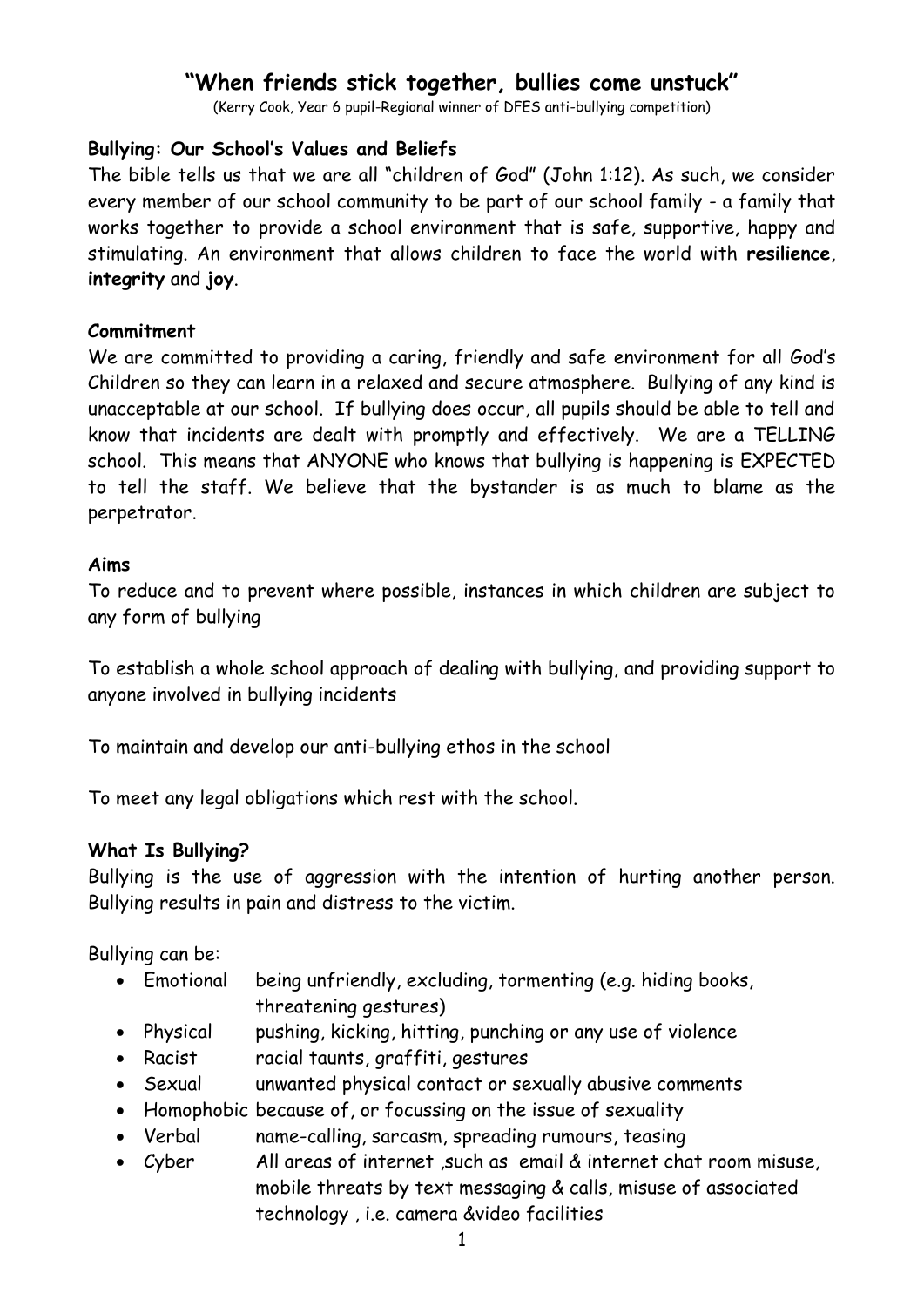It can take many forms including:

- Physical-hitting, kicking, insulting, making offensive remarks
- Indirect-spreading nasty stories about someone, exclusion from social groups, being made the subject of malicious rumours
- *(DFEE guidance- "Bullying: Don't Suffer in Silence" page 9)* Some forms of bullying are attacks not only on the individual, but also on the group to which he or she may belong, e.g. being attacked because of religion, gender, sexuality, disability, appearance, ethnic, racial or cultural origin or socio-economic factors
- We also recognise that some forms of bullying occur where a child is socially isolated or excluded from their peer group

Through the School Council, children at Barton St Lawrence CE Primary School have described bullying as:

- Taking other people's belongings
- Verbal, physical or mental abuse over a period of time and can destroy selfesteem
- Ganging up on someone
- Leaving someone out
- Intimidation making people frightened
- People who make other people do what they don't want to do
- Threatening, calling names and physical harm
- Someone picking on someone else constantly
- Hurting someone again and again for no reason

## **Creating an Anti-Bullying Climate in School**

Our school's Behaviour Policy explains how we promote positive behaviour in school to create an environment where children behave well; where children take responsibility for their own and each other's emotional and social well-being and include and support each other.

Our curriculum is used to:

- Teach children the constructive management of relationships and support them in the same
- Promote and support emotional health and well-being for all
- Build an inclusive ethos

School assemblies and collective worships are used to reinforce our inclusive approach that recognises and celebrates both individual differences and the diversity within the school, of which we are so proud.

We encourage children to regard informing as acceptable, responsible and expected.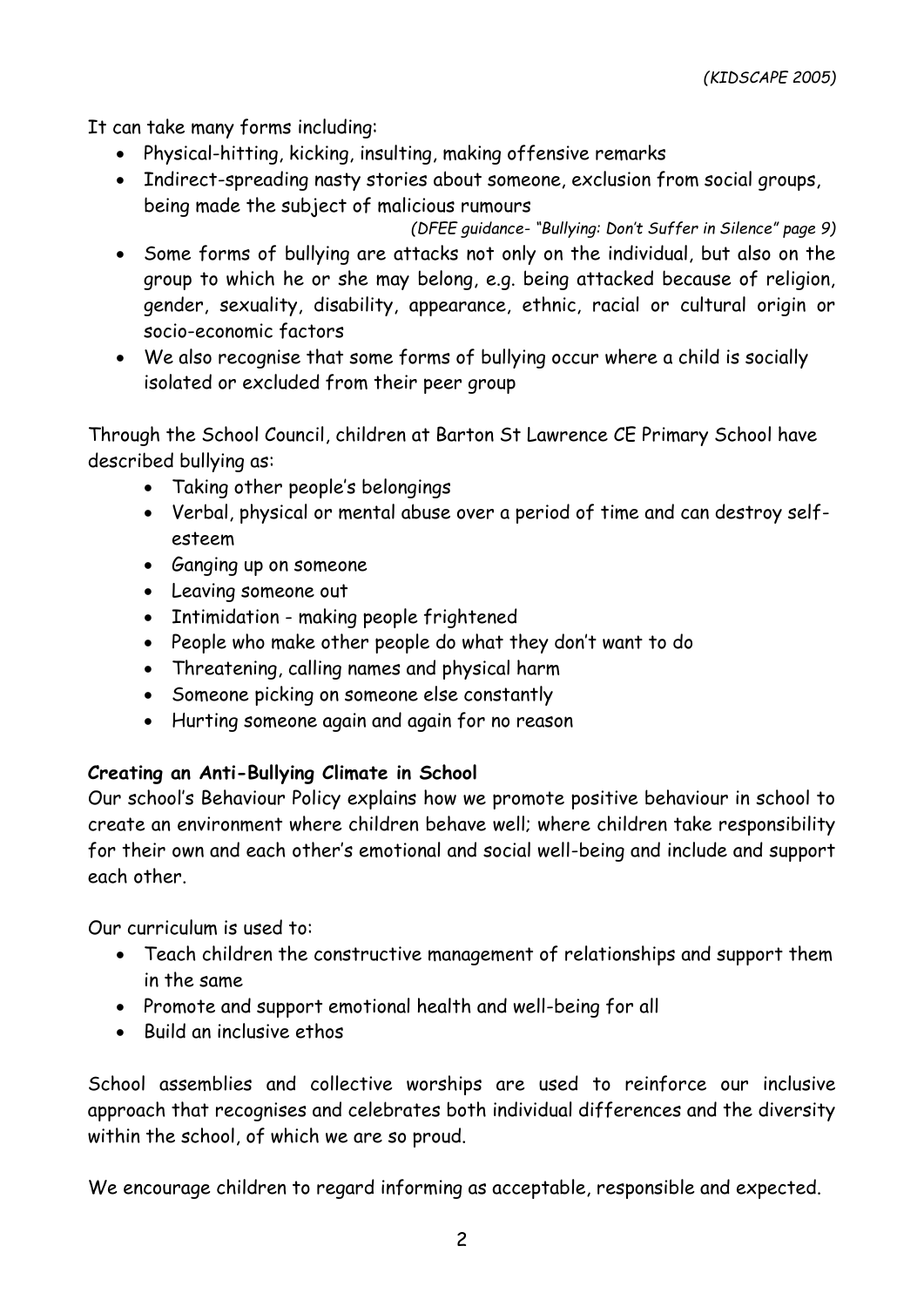We will provide written quidance:

- to all our children to explain what they should do if they are being bullied, or if they see another child being bullied (Posters around school)
- for parents on the signs of bullying and what to do if they suspect their child is being bullied at school (Website, newsletters etc)
- for staff (through INSET and staffroom display)

## **School Strategies for Reducing and Responding to Alleged Bullying.**

Class Teachers and support staff employ strategies from a range of the following ideas as appropriate:

- co-operative group work an integral part of our classroom practice
- circle time and other pastoral approaches, e.g. role play
- Peer support- e.g. Buddies
- Mediation by adults
- Parental involvement
- Positive playground behaviour strategies
- Staff vigilance and response
- Improvements to the school environment
- Awareness of "problem" areas (happy/sad places map.)
- Being a Listening School

## **Responding to Incidents When They Occur.**

Children who feel that they are being bullied or who see others being bullied should report this to someone they can trust. This is the vital first step and must lead to school staff being made aware at the earliest opportunity.

Members of staff who are alerted to bullying will:

- Take the incident seriously
- Reassure those involved
- Record details
- Liaise with colleagues and refer on as appropriate
- Interview other witnesses as appropriate
- Employ the school's Behaviour Policy where necessary

Where bullying is of a racist nature, the incident is recorded and shared with governors.

Written guidance on bullying is provided in the Appendix

Work with children who have been bullied could involve some or all of the following:

- assure children that it was right to report the incident and that it is right to let us know when they are being bullied
- reinforce the message that bullying is not acceptable
- encourage children to talk about how they feel
- try to ascertain the extent of the problem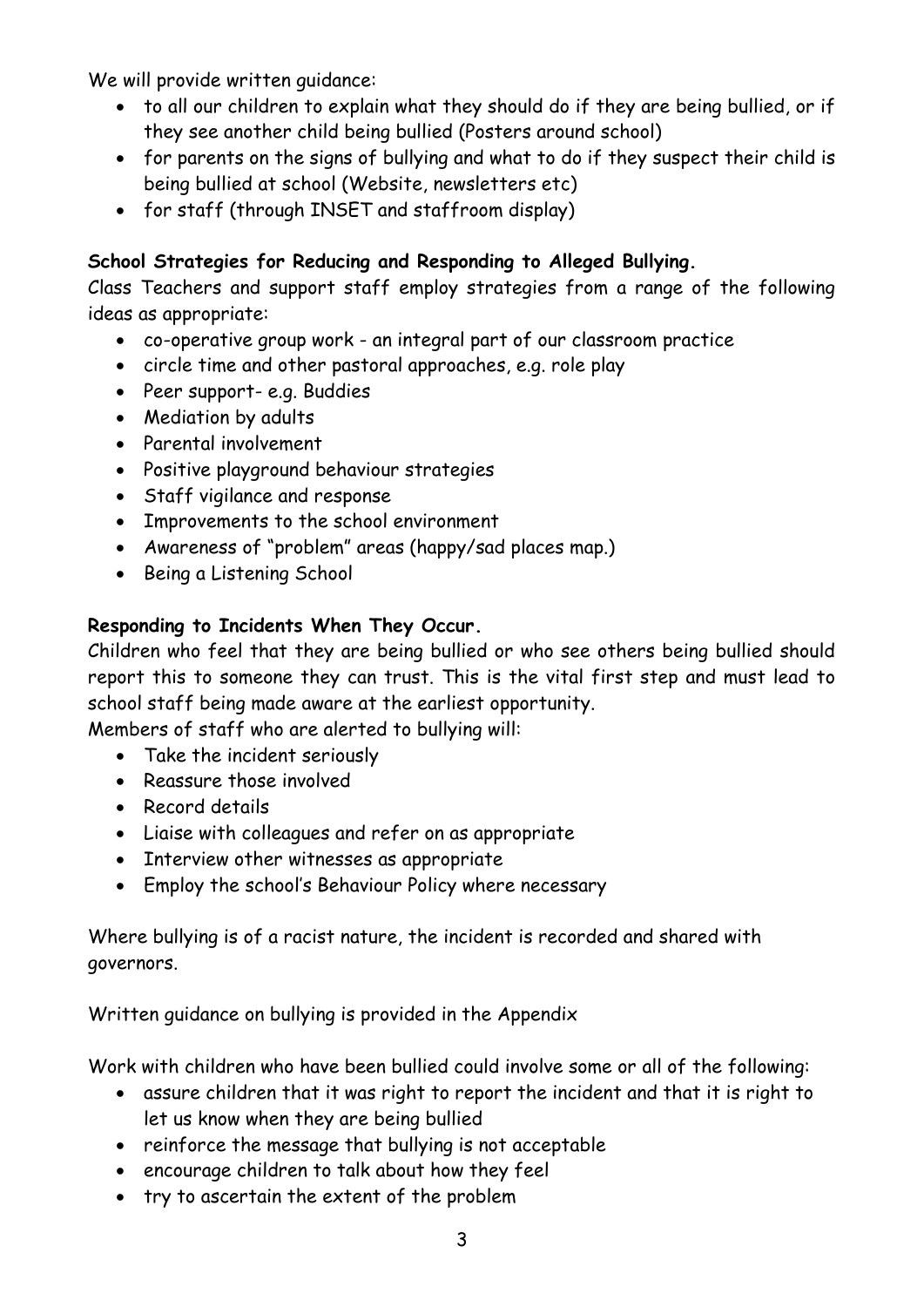- engage them in making choices about how the matter may be resolved
- try to ensure that they feel safe
- discuss strategies for being safe and staying safe
- ask children to report immediately any further incidents to us
- affirm that bullying can be stopped and we will persist with intervention until it does

#### **Evaluating Our Policy**

We will monitor and evaluate our Anti-Bullying Policy using the following measures:

- Monitoring attendance to identify those children with poor attendance or patterns of absence that may suggest pastoral needs, e.g. fear of bullying
- Feedback from children, staff and parents/carers
- Children, parents and staff awareness of school expectations and how to access support

## **Ownership of this Policy**

This policy applies to all staff and children. The Headteacher is responsible for introducing and implementing this policy. However, all staff, all children and their parents have an active part to play in the development and maintenance of the policy, and in its success.

Our named governor for child protection takes a special interest in bullying within school.

The policy is reviewed every two years or in light of new legislation.

## **Related Policies**

Our Anti- Bullying Policy links with a number of other school policies. For example:

- School rules/ Class codes of conduct
- Behaviour Policy
- Home-School Agreement
- Equal Opportunities Policy
- Race Equality Policy
- Care and Control of Pupils Policy
- Child Protection Policy
- Disability Equality Scheme
- Accessibility Plan